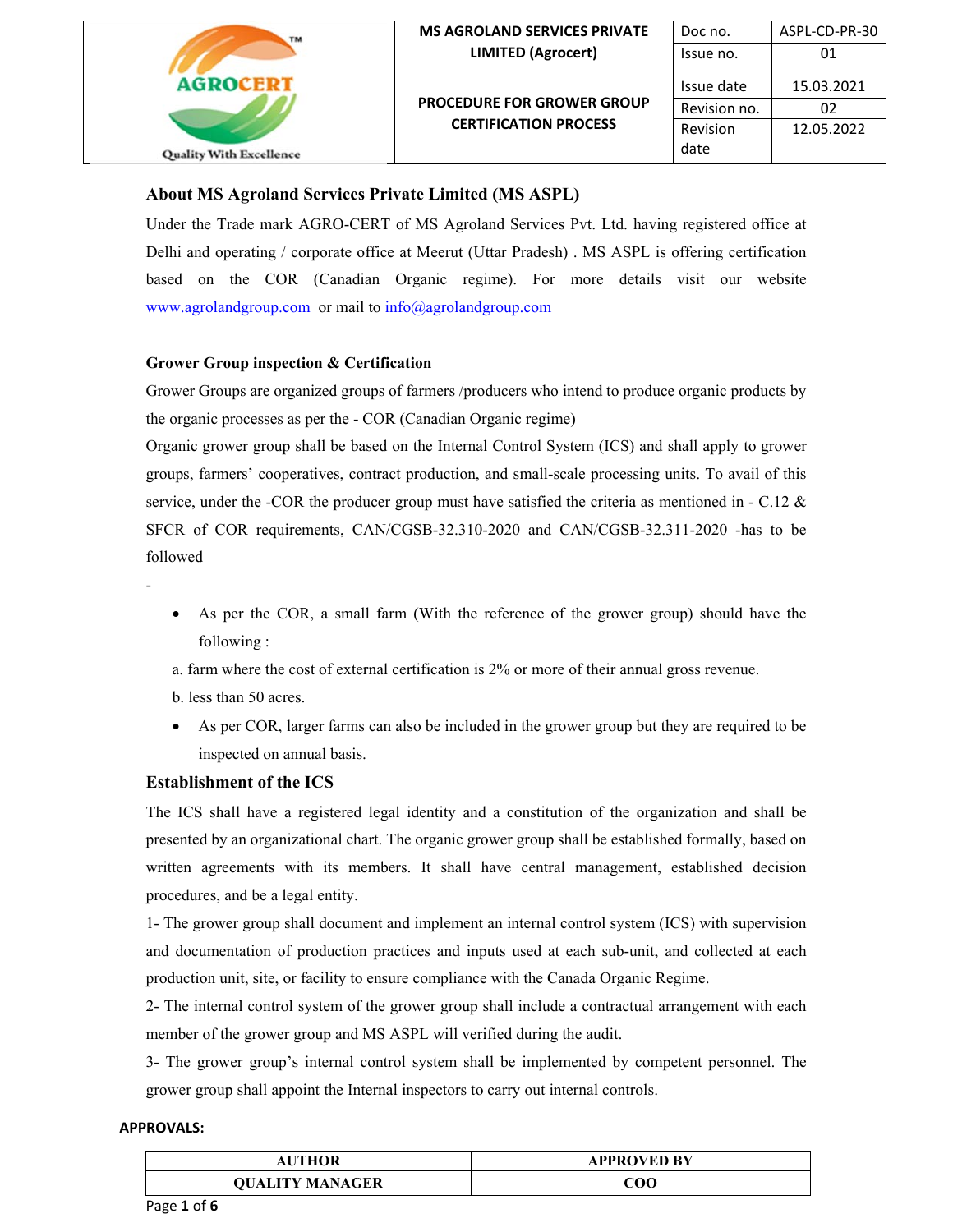| TM                             | <b>MS AGROLAND SERVICES PRIVATE</b><br><b>LIMITED (Agrocert)</b>  | Doc no.<br>Issue no. | ASPL-CD-PR-30<br>01 |
|--------------------------------|-------------------------------------------------------------------|----------------------|---------------------|
| <b>Quality With Excellence</b> |                                                                   | Issue date           | 15.03.2021          |
|                                | <b>PROCEDURE FOR GROWER GROUP</b><br><b>CERTIFICATION PROCESS</b> | Revision no.         | 02                  |
|                                |                                                                   | Revision<br>date     | 12.05.2022          |

4- The grower group needs to identify and appoint an adequate number of internal inspectors within the group. The internal inspectors shall be trained and, ensure that potential conflicts of interest are limited. 5- The internal inspectors shall carry out at least 1 annual inspection visit to each individual operator including visits to fields and facilities.

6- The internal control system shall contain appropriate records as follows

- Production description, production and/or preparation specifications for products to which the application applies
- maps, description of the farms and the facilities of all members
- list of inputs (ingredients and agricultural substances)
- a copy of organic production and/or preparation plans
- remedial actions required by the CB during the previous certification cycle, as well as any corrective measures implemented by members concerning these requests
- a complete list of group members
- continuous verification of the implementation of the internal inspections
- summary of the internal inspection reports

7- The internal control system shall have a mechanism to remove non-compliant group members from the list.

8- The internal control system shall record all nonconformities. The ICS shall require from the operator to respond to the NC report issued by the ICS within 30 working days of its receipt. The response shall either provide evidence of completion of corrective action taken to address each NC or present a plan with milestones as to how each NC will be addressed. This plan shall include a completion date not exceeding 90 working days from receipt of the NCs. The ICS shall accept times greater than those stated for the closure of a NC as long as they are justified and documented.

MS ASPL will evaluate by checking the ICS, staff qualifications and audting the farms on the basis of the risk assessment. The internal control system shall contain appropriate records including:

- a) Farmer application, agreement with the ICS and land records.
- b) Farm maps, crop maps, and overview map (Village or community map) with the description of the farms and the facilities of all members.
- c) production description, production and/or preparation specifications for products to which the application applies.
- d) list of inputs (ingredients and agricultural substances).
- e) A copy of organic management production and/or preparation plans
- f) A complete list of group members (Approved farmer list) .

| AUTHOR                 | <b>APPROVED BY</b> |
|------------------------|--------------------|
| <b>OUALITY MANAGER</b> | COC                |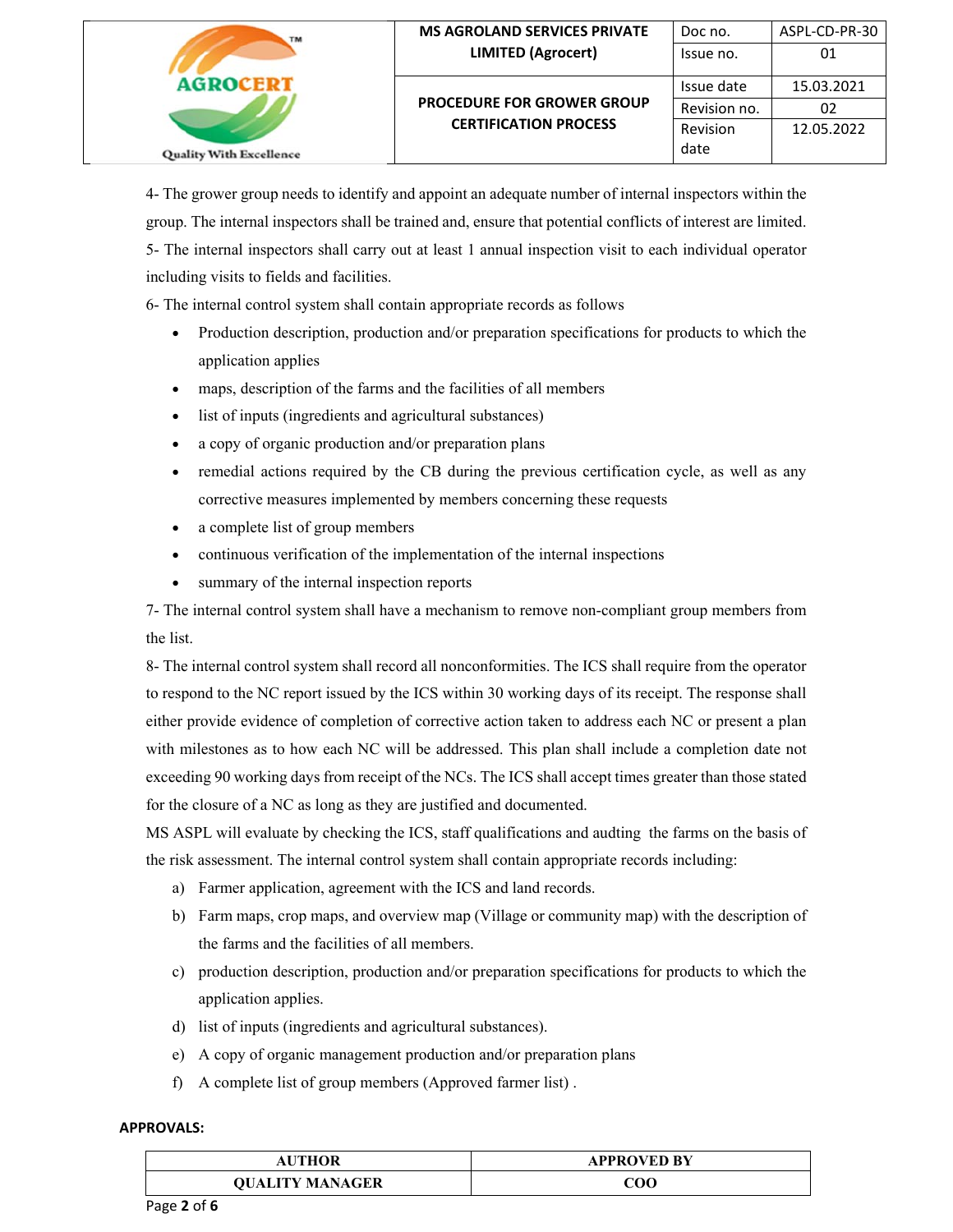

- g) continuous verification of the implementation of the internal inspections and approval committee.
- h) summary of the internal inspection report

# **Certification Application**

The first step for getting MS Agroland Services Pvt. Ltd (MS ASPL) certification is that the operator contacts the MS ASPL office. As per the request MS ASPL sends a detailed application package including the application form, OMP, MS ASPL certification procedure, and copy of COR Organic Standards etc to the operator. To apply for certification the operator needs to complete the application form along with the associated documents to the MS ASPL office.

## **Application review procedure**

After receiving the filled-in application form, OMP, and all the associated documents, MS ASPL reviews the documents i.e Application, OMP, etc. If any clarification needs then revert back to the operator for the correction. MS ASPL received the updated application, OMP, etc from the operator and reviewed by the MS ASPL. MS ASPL conforms to the operator for the reviewed application and OMP. -

## **Certification Agreement With MSASPL**.

MS ASPL sent a quotation, proposal, and certification agreement to the operator. The operator sends a signed quotation, proposal, and certification to MS ASPL operator needs to pay the proposal fee to the MS ASPL.

## **Audit Process.**

MS ASPL in consultation with the operator, fixes the date and time for audit. During the audit, the MS ASPL staff will deputed the auditor. The operator has to co-operator with the auditor as declared in the inspection and certification agreement. The audit process is as follows.

## **A- Opening Meeting**

Upon arrival at the Operator's site-auditor shall chair the opening meeting. In the opening meeting, Auditor will demonstrate the audit process as per the Audit Plan share with the operator before the Audit.

## **B- Collecting and verifying information**

During the audit, the auditor shall collect and record objective evidence to demonstrate that the operator's system is both implemented and effective. Information relevant to the audit objectives, scope, and criteria (including information relating to interfaces between functions, activities, and processes) shall be collected by appropriate sampling and verified to

| <b>AUTHOR</b>          | <b>APPROVED BY</b> |
|------------------------|--------------------|
| <b>OUALITY MANAGER</b> | 200                |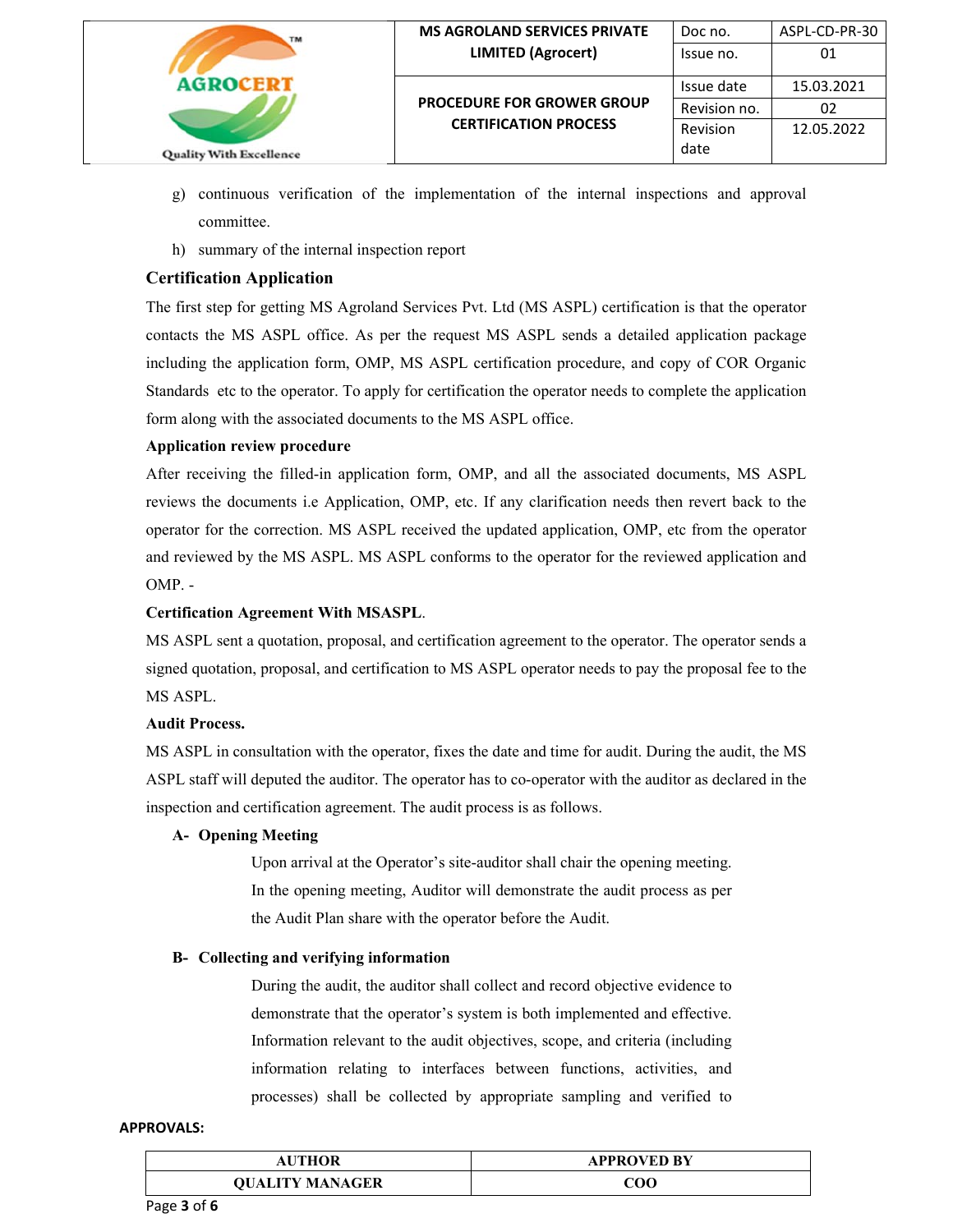

become audit evidence. Such evidence shall be obtained from interviews, review of documentation and records, observation of processes and activities and conditions in the processes audited. Records shall identify personnel interviewed.

MS Agoland Services Pvt. Ltd. Shall ensure that during the Annual/ Unannounced/ Surveillance audit etc, the auditor verifies on-site that previously submitted corrective actions have been, and remain, fully implemented, auditor is also verified that any changes in organic standards and MSASPL requirements have been effectively implemented by the operators.

## **C- Preparing the Finding Report**

The finding report shall be prepared and issued by Auditors during the closing meeting.

#### **1. Audit Plan** – As executed

As deemed necessary, as auditor amend the original version of the audit plan to reflect the real timing and sequence of the audit events

## **2. Nonconformities**

 There are two types of nonconformities – Major and Minor. Nonconformity shall be substantiated by objective evidence or absence of objective evidence such as witnessed, recordable, verifiable, and quantitative collection of facts. Auditor, shall review the findings and record them.

## **Major nonconformity.**

Failure to fulfill one or more requirements of the management system raises doubt about the capability of the management system to achieve the expected outcomes or to effectively control the process for which it was intended.

## **Minor nonconformity**

Failure which does not impact the capability of the management system to achieve the expected outcomes. A minor nonconformity usually does not represent a material risk to product quality, human health, and safety, or impact on the environment, and does not raise doubt about the capability of the management system to achieve its policy and objectives. A number of minor

| AUTHOR                 | <b>APPROVED BY</b> |
|------------------------|--------------------|
| <b>OUALITY MANAGER</b> | 70C                |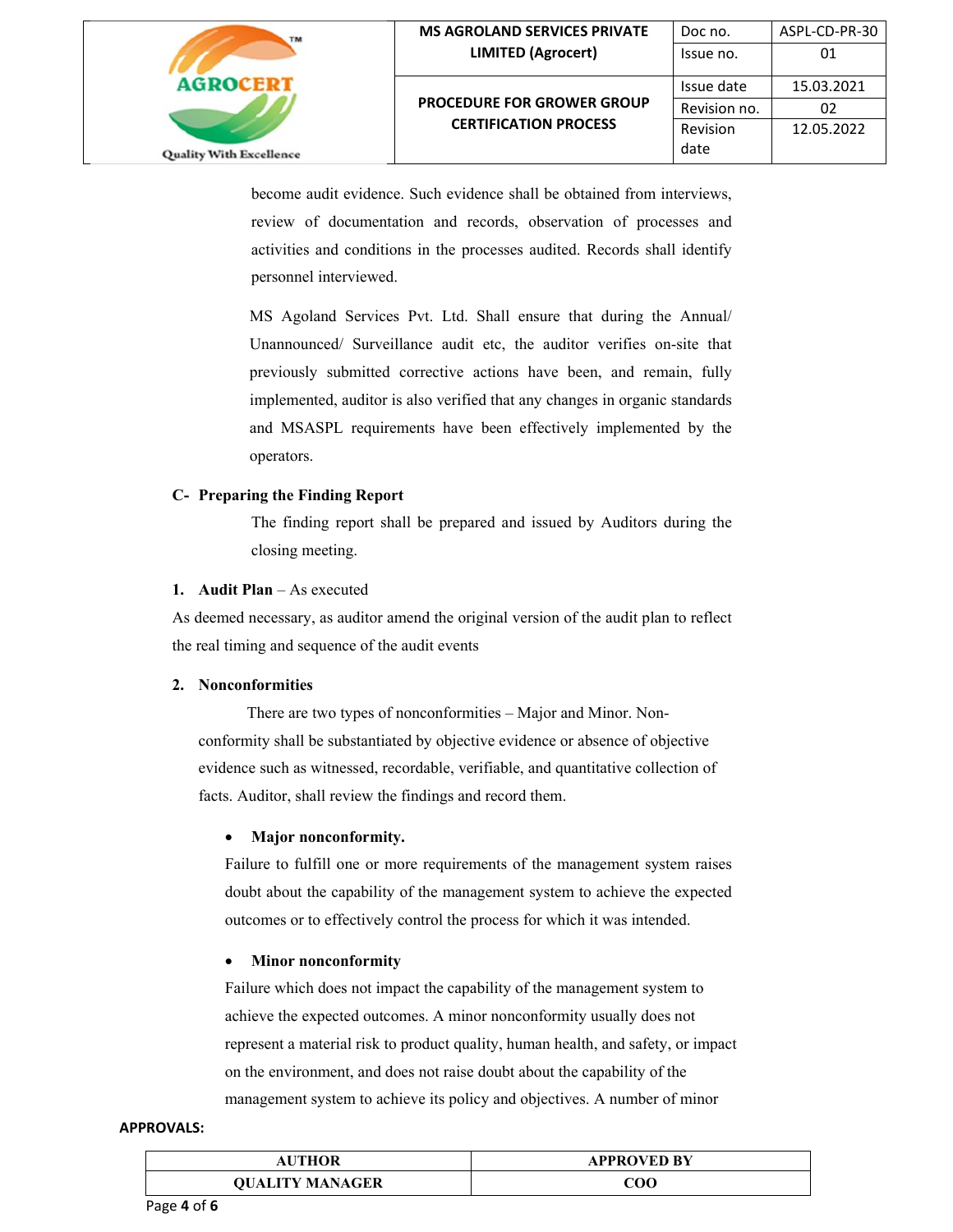

nonconformities associated with the same requirement or issue could demonstrate a systematic failure and thus constitute major nonconformity.

## **Opportunities for Improvement (OFI)**

An opportunity to enhance the existing work process/practice/method that conforms to the requirement of the audit criteria and/or of the organization, but may not represent the current state-of-the-art approach, or best practice, but may represent a potential for a nonconformity.

# **3. Timelines for submission of corrective action plans & implementation of corrective actions**

Corrective Action Plans

All corrective action plans, including evidence of correction, shall be submitted within 30 calendar days from the last day of the activity unless the client's certificate expires prior to that date; in such case, the corrective action plan shall be submitted prior to the certificate expiring.

Minor Nonconformities

For minor nonconformities, all corrective actions shall be implemented (including verification of effectiveness) within 90 calendar days from the last day of the activity. Effective implementation of corrections and corrective actions will take place at the next visit.

Major nonconformities

For major nonconformities, all corrective actions shall be implemented (including verification of effectiveness) within 30 calendar days from the last day of the activity unless the client's certificate expires prior.

## **4- Closing Meeting**

The auditor shall summarize the finding in front of the operator and provide a copy of the findings to the operator and seal and signed.

| AUTHOR                 | <b>APPROVED BY</b> |
|------------------------|--------------------|
| <b>OUALITY MANAGER</b> | 700                |